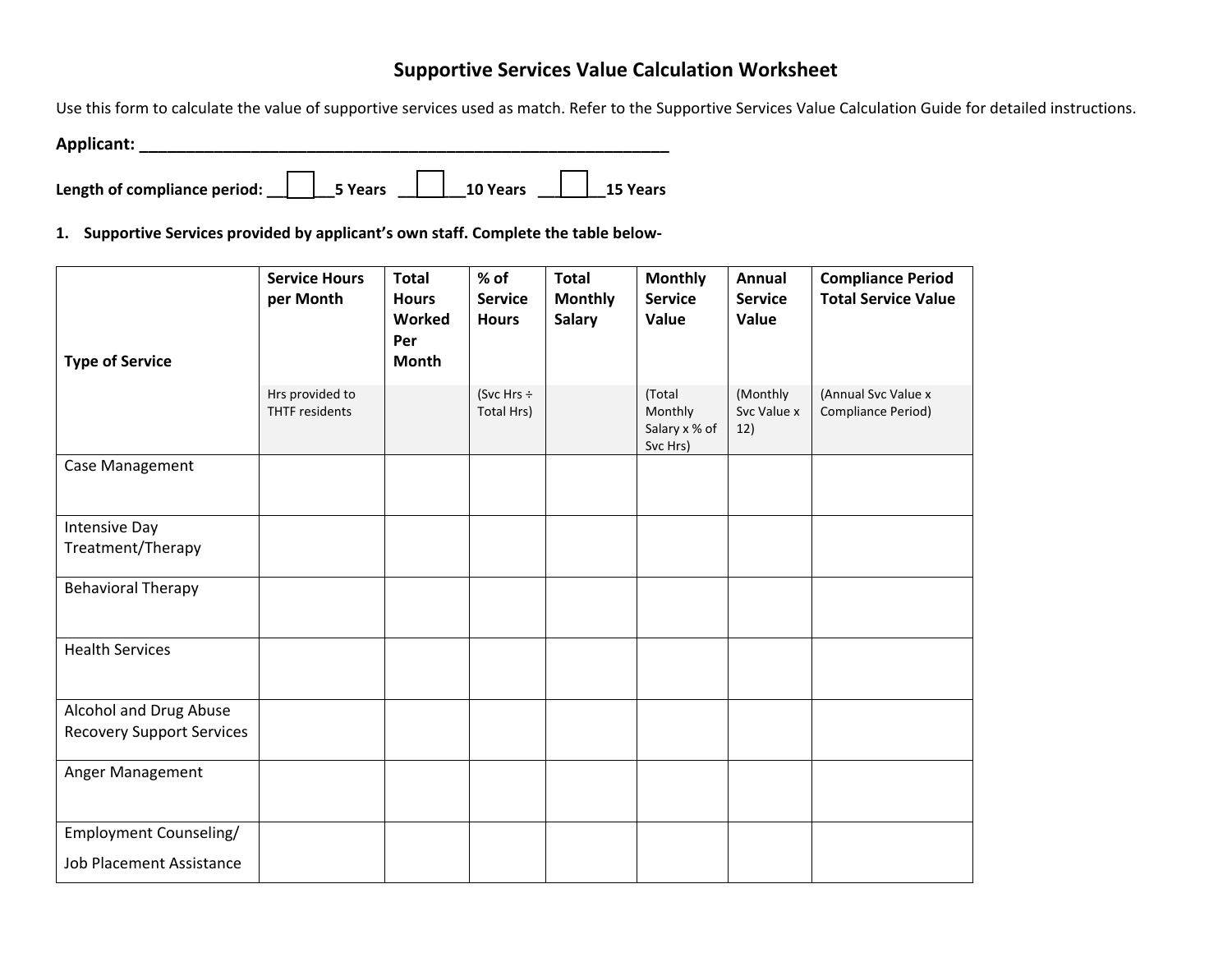| Financial Literacy/                       |  |  |  |  |
|-------------------------------------------|--|--|--|--|
| Education                                 |  |  |  |  |
| Life Skills Training                      |  |  |  |  |
|                                           |  |  |  |  |
| <b>Job Skills Training</b>                |  |  |  |  |
| <b>GED Training</b>                       |  |  |  |  |
| Other:                                    |  |  |  |  |
| Other:                                    |  |  |  |  |
| <b>Total Supportive Services</b><br>Value |  |  |  |  |

**2. Supportive Services paid for by the applicant. Complete the table below.** 

| <b>Type of Service and Name of</b><br>vendor | Per-unit<br>Cost | <b>Number</b><br>of THTF<br>residents<br>served | <b>Frequency</b><br>(daily, weekly,<br>monthly, etc.) | <b>Total Cost</b><br>(per day, week,<br>or month) | <b>Total Annual</b><br>Cost | Compliance<br><b>Period Total</b><br>Value<br>(Annual Cost x<br>Compliance Period) |
|----------------------------------------------|------------------|-------------------------------------------------|-------------------------------------------------------|---------------------------------------------------|-----------------------------|------------------------------------------------------------------------------------|
|                                              |                  |                                                 |                                                       |                                                   |                             |                                                                                    |
|                                              |                  |                                                 |                                                       |                                                   |                             |                                                                                    |
|                                              |                  |                                                 |                                                       |                                                   |                             |                                                                                    |
| <b>Total Supportive Services Value</b>       |                  |                                                 |                                                       |                                                   |                             |                                                                                    |